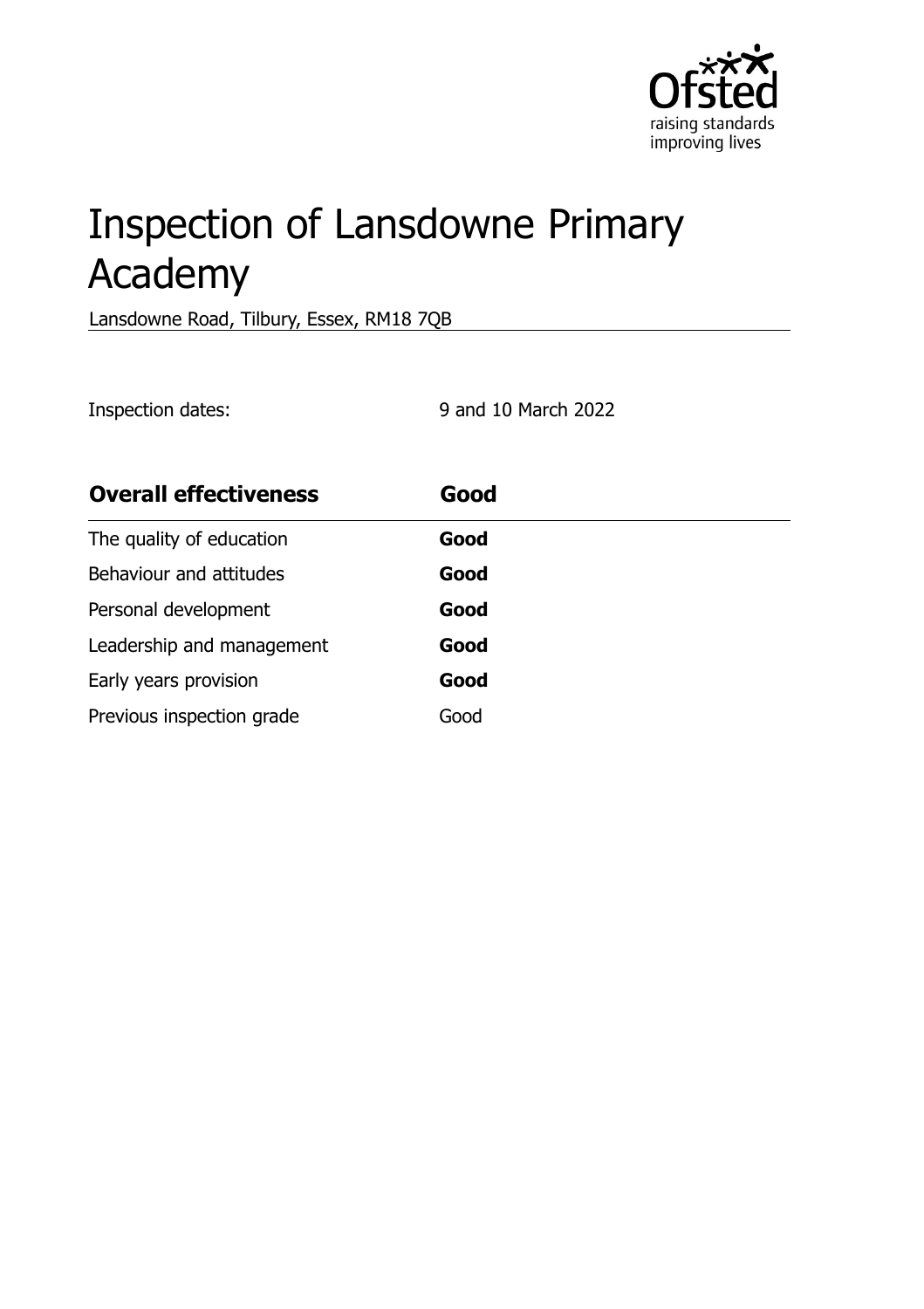

# **What is it like to attend this school?**

Pupils are attending an ever-improving school. They gain a lot from the curriculum on offer, particularly as their teachers have been trained well by the leaders in the trust. Those pupils needing more support receive it quickly, including extra tuition after school to help them keep up with their peers.

Many pupils relish opportunities to take on responsibility in school, be it through the school council or as an eco-warrior. They like the range of after-school clubs they can attend, such as arts and crafts, boxing and golf.

Pupils are supportive of one another. It does not take long to find a pupil offering mature assistance, such as helping a peer find an answer instead of simply telling it to them. Pupils play kindly with one another. They like the range of activities available at break and lunchtime - ones they selected through a democratic vote. Pupils know bullying can occur, but they can use the school's anti-bullying flowchart to make it stop. In this way, pupils feel supported and listened to by staff. This makes them feel happy and safe.

#### **What does the school do well and what does it need to do better?**

Recently, leaders, including governors, made changes at the school. They deployed leaders within the trust to ensure rapid development. Staff, parents and pupils all give examples of how these recent improvements made the school better. Staff feel incredibly well supported by leaders. They appreciate the strong focus on their professional development and well-being. Parents appreciate the support they and their children receive from dedicated, kind staff.

The curriculum on offer is well considered. Leaders have identified and sequenced the knowledge teachers must teach to pupils. Teachers benefit greatly from the curriculum plans produced by leaders from the trust. Teachers use these to arrange appropriate activities for pupils to complete. These include a strong focus on pupils working digitally to prepare them for the modern world.

Pupils learn an effective early reading curriculum. Staff ensure pupils develop their knowledge of letters and the sounds they make in words. Children receive books that contain words they can read. This helps them to read fluently and confidently.

Assessment is mostly working well. Having received training, teachers know how to assess pupils' learning within lessons. Most teachers respond to their observations quickly to meet the needs of pupils. This is also the case in subjects like mathematics, where teachers test pupils carefully. Teachers use the results to identify what knowledge pupils do not know to inform their teaching. This effective practice is not seen in all subjects. For some subjects, teachers assess pupils against broad statements. This does not help them identify what specific knowledge pupils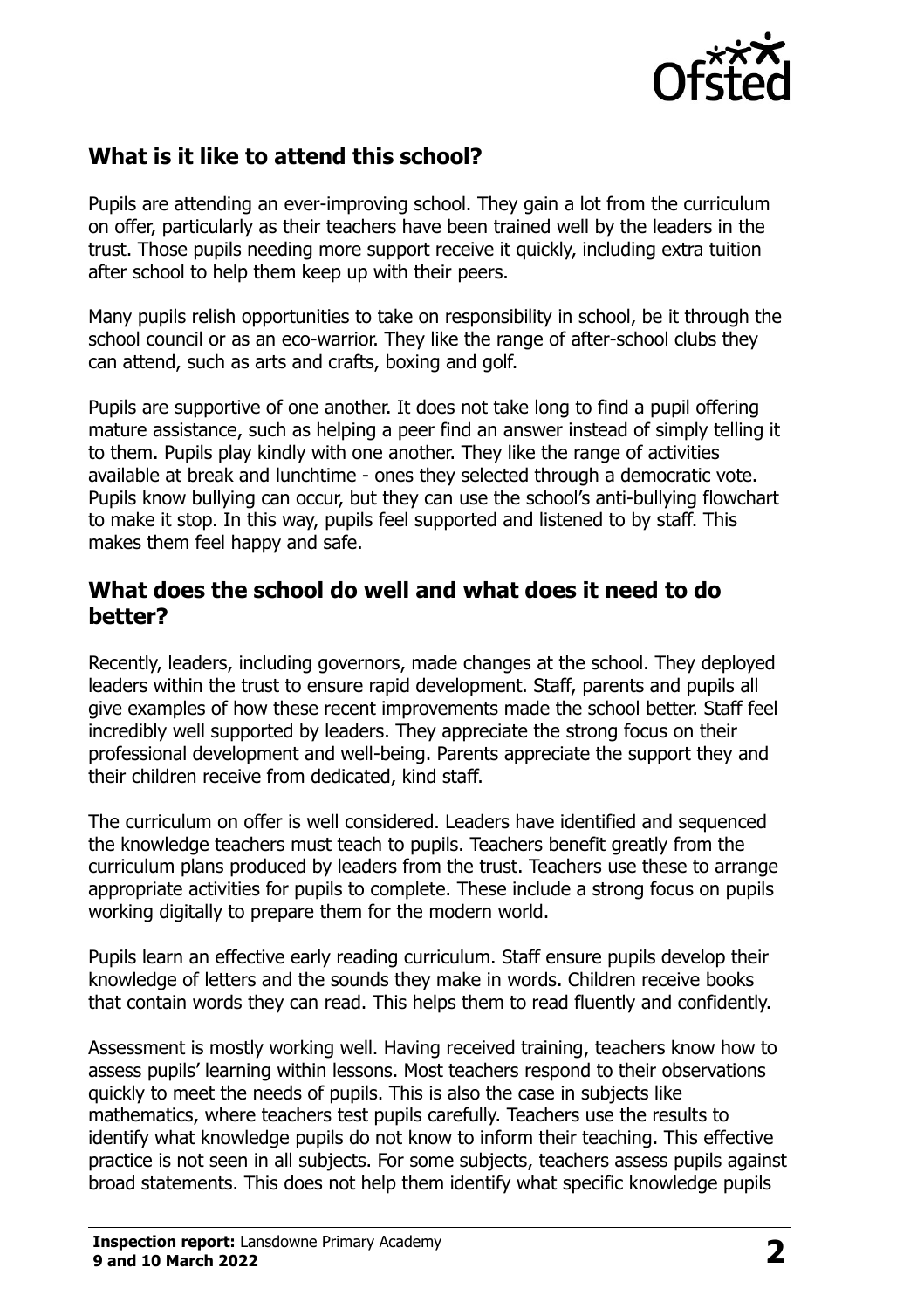

have learned. In these subjects, pupils are less able to recall words and concepts they should know.

Pupils with special educational needs and/or disabilities (SEND) receive suitable support. The pupils who access the specially resourced provision for pupils with SEND each have an ambitious support plan. Leaders overseeing support for pupils with SEND do so rigorously to ensure the support helps pupils achieve their best.

Staff teach a well-sequenced curriculum to children in the early years. Children make sound progress because staff organise ambitious activities matched to their needs. Children are self-motivated and work keenly at the tasks adults provide and the ones they initiate themselves. Adults build positive relationships with children. Children learn how to express themselves confidently. As such, there is a happy, focused environment in each Nursery and Reception class. Not all teachers in key stages 1 and 2 know how the early years curriculum links to the curriculum they teach. This means some teachers miss opportunities to build on pupils' prior learning.

Pupils behave well. They know the rewards and sanctions that are in place. Staff use these consistently. The 'learning zone' helps staff to structure their expectations clearly and positively.

Previously, pupils' attendance was too low at the school. Leaders have adopted a more robust approach and this is working well. In the context of the pandemic, pupils' attendance has improved.

Pupils access a broad range of experiences to aid their personal development. Through the curriculum, they learn about the many ways people may be different. Pupils speak knowledgeably and kindly about this. Pupils have plenty of opportunities to exercise and learn how to be healthy. Moving forwards, leaders have plans to develop pupils' aspirations by inviting visitors into school to teach pupils about different careers.

### **Safeguarding**

The arrangements for safeguarding are effective.

Governors ensure safer recruitment checks are completed. Staff overseeing the single central record of recruitment and vetting checks do so meticulously.

All staff receive training that ensures they are knowledgeable and vigilant to keep pupils safe from harm. Leaders are resolute in managing support for vulnerable pupils and their families.

Leaders run a programme of assemblies that teach pupils how to stay safe. The content of these assemblies is chosen carefully to meet the needs of the pupils, such as railway safety. If they have a worry, pupils know how to use their 'network hand' to call upon the support of a trusted adult.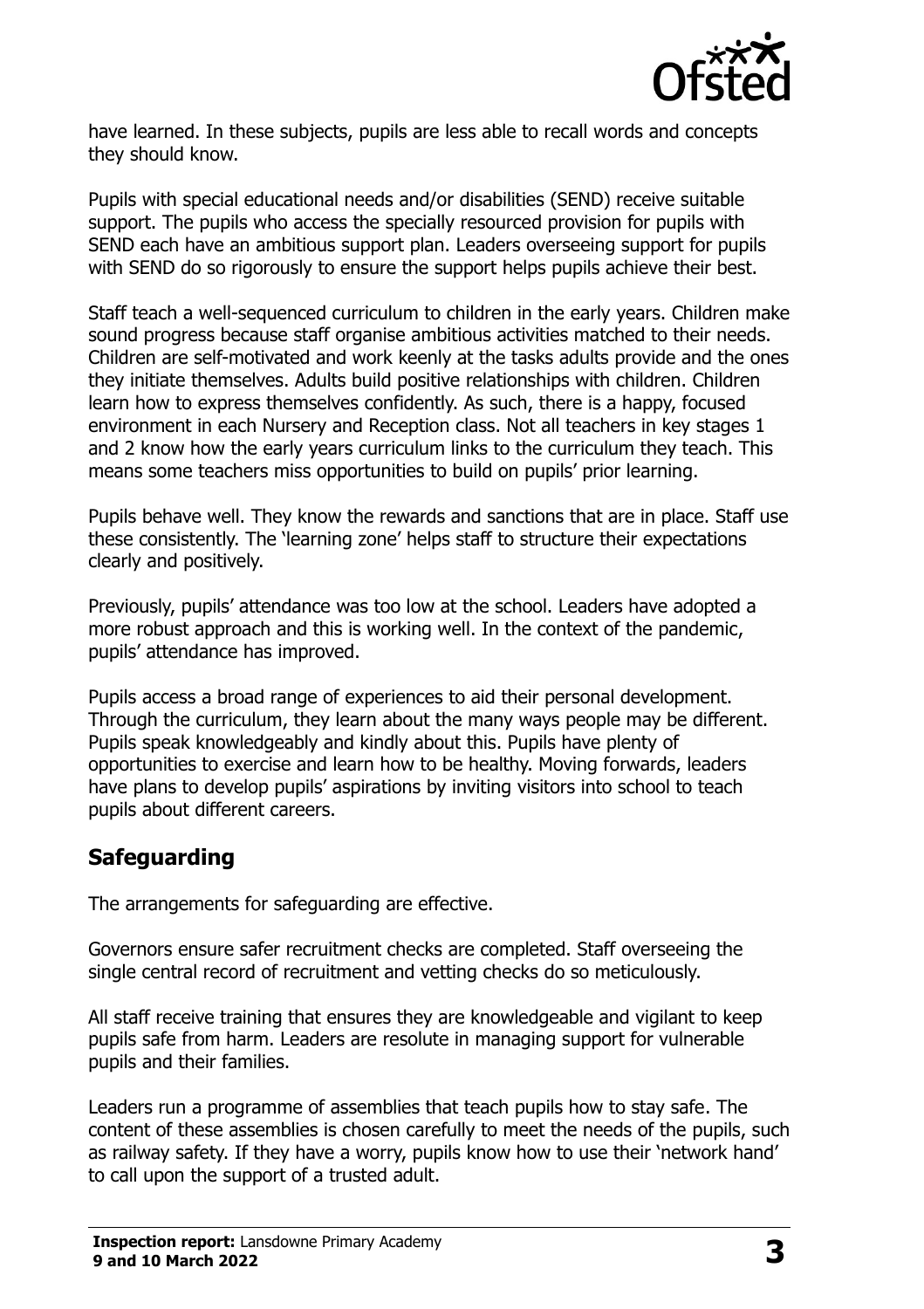

# **What does the school need to do to improve?**

#### **(Information for the school and appropriate authority)**

- For some subjects, there is a discrepancy between the broad statements teachers assess pupils against and the precise knowledge pupils must learn. This makes it difficult for teachers to use assessment to inform their teaching. Some pupils lack a secure understanding because of this. Leaders must ensure the systems for assessment help teachers check what knowledge pupils have learned to inform their teaching.
- Not all staff know what children in the early years learn and how this links to the curriculum in Year 1 and beyond. This means teachers in key stages 1 and 2 cannot help pupils strengthen their understanding by making links to knowledge learned in the early years. Leaders must ensure all teachers know how the curriculum is sequenced from Nursery to Year 6, so they may help pupils build knowledge well.

### **How can I feed back my views?**

You can use [Ofsted Parent View](http://parentview.ofsted.gov.uk/) to give Ofsted your opinion on your child's school, or to find out what other parents and carers think. We use information from Ofsted Parent View when deciding which schools to inspect, when to inspect them and as part of their inspection.

The Department for Education has further [guidance](http://www.gov.uk/complain-about-school) on how to complain about a school.

If you are the school and you are not happy with the inspection or the report, you can [complain to Ofsted.](http://www.gov.uk/complain-ofsted-report)

### **Further information**

You can search for [published performance information](http://www.compare-school-performance.service.gov.uk/) about the school.

In the report, ['disadvantaged pupils'](http://www.gov.uk/guidance/pupil-premium-information-for-schools-and-alternative-provision-settings) refers to those pupils who attract government pupil premium funding: pupils claiming free school meals at any point in the last six years and pupils in care or who left care through adoption or another formal route.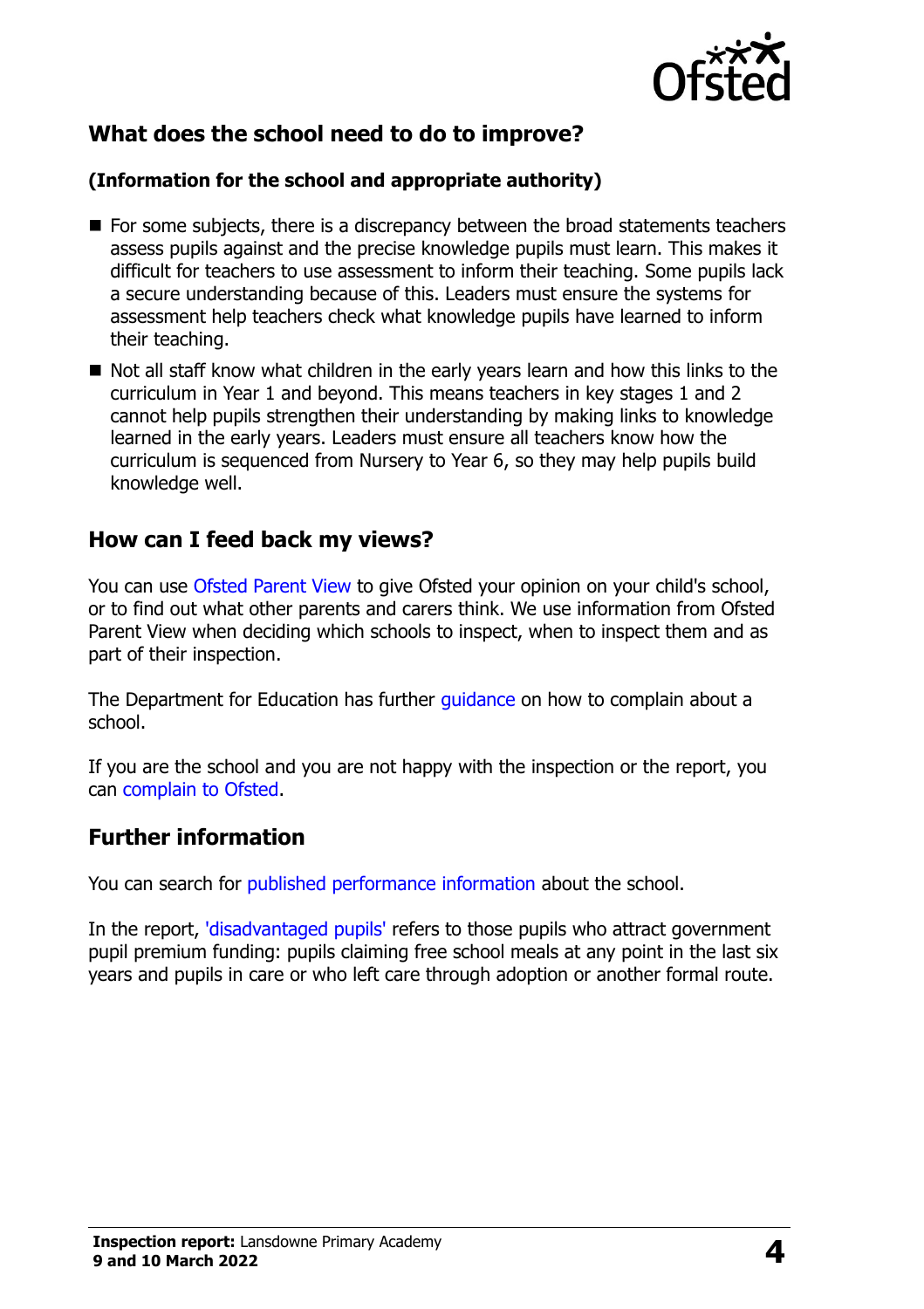

# **School details**

| Unique reference number             | 138048                                                                   |
|-------------------------------------|--------------------------------------------------------------------------|
| <b>Local authority</b>              | <b>Thurrock</b>                                                          |
| <b>Inspection number</b>            | 10212352                                                                 |
| <b>Type of school</b>               | Primary                                                                  |
| <b>School category</b>              | Academy sponsor-led                                                      |
| Age range of pupils                 | 3 to 11                                                                  |
| <b>Gender of pupils</b>             | Mixed                                                                    |
| Number of pupils on the school roll | 658                                                                      |
| <b>Appropriate authority</b>        | Board of trustees                                                        |
| <b>Chair of trust</b>               | <b>Hilary Hodgson</b>                                                    |
| <b>Headteacher</b>                  | Dan George                                                               |
| Website                             | www.theglc-lansdowne.org.uk                                              |
| Date of previous inspection         | $20 - 21$ July 2016, under section 5 of the<br><b>Education Act 2005</b> |

# **Information about this school**

- The school is part of the Gateway Learning Community a multi-academy trust.
- The headteacher is the executive headteacher of Lansdowne Primary Academy and the Gateway Primary Free School.
- The school is much larger than the average primary school.
- The school has a high proportion of disadvantaged pupils and pupils with SEND.
- The school has a specially resourced provision for pupils with SEND.
- The school does not make use of any alternative provision.

### **Information about this inspection**

The inspectors carried out this inspection under section 5 of the Education Act 2005.

- This was the first routine inspection the school received since the pandemic began. Inspectors discussed the impact of the pandemic with leaders and have taken that into account in their evaluation of the school.
- Inspectors held meetings with leaders, including the chief executive officer, deputy chief executive officer, head of school, deputy heads of school, assistant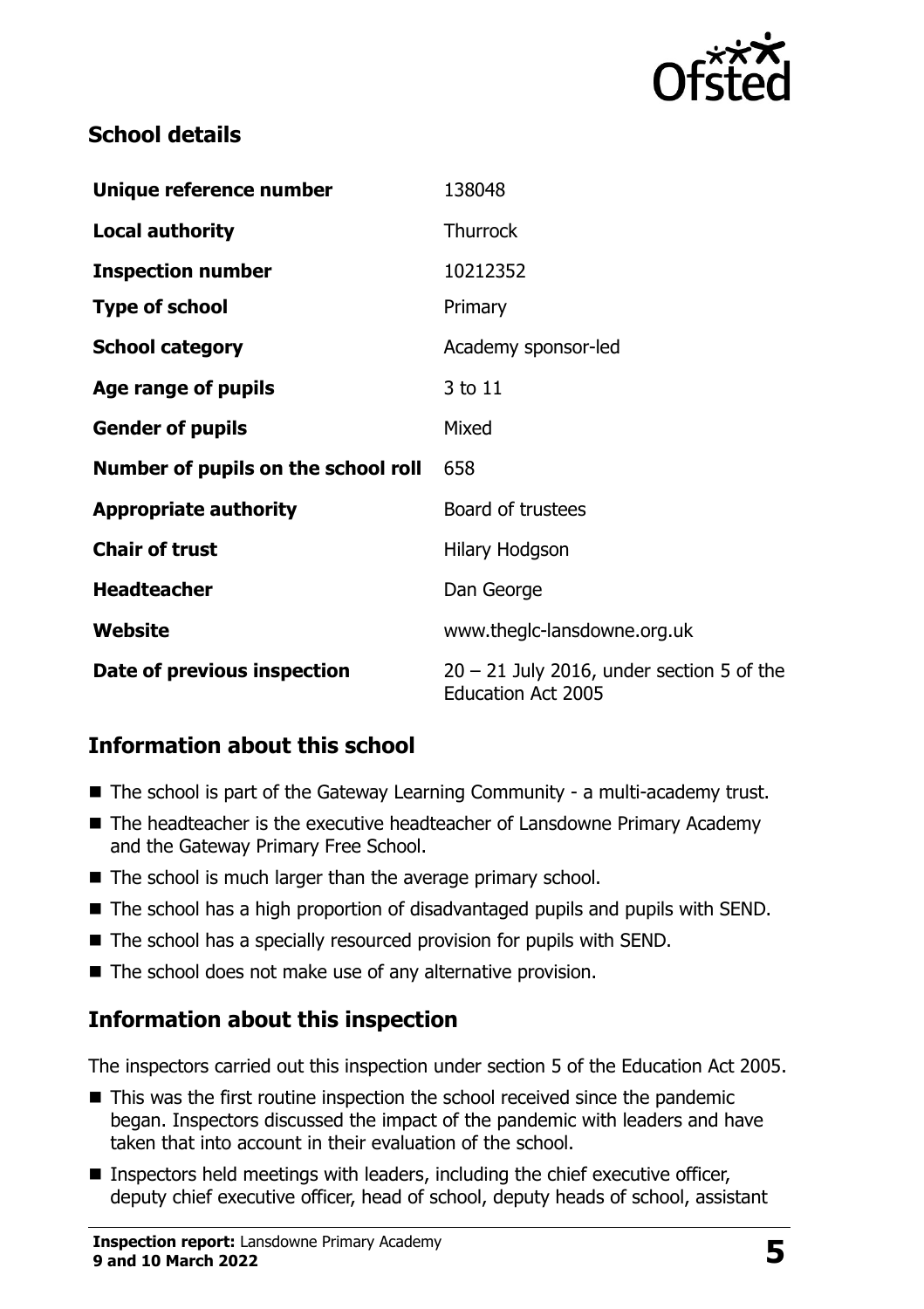

heads of school, inclusion manager, year group leads and curriculum leads working within the trust. The lead inspector also held meetings with trustees and a parent governor.

- Inspectors carried out deep dives in these subjects: early reading, mathematics, science, art, history and physical education.
- For each deep dive, inspectors met with subject leads, looked at curriculum plans, visited a sample of lessons, spoke to teachers and teaching assistants, spoke to some pupils about their learning and looked at samples of pupils' work. The lead inspector also listened to a sample of pupils read to a familiar adult.
- Inspectors also spoke to leaders about the curriculum in some other subjects.
- Inspectors reviewed a range of other school documentation and policies, including records of meetings.
- $\blacksquare$  To inspect safeguarding, the lead inspector spoke to the designated safeguarding lead and a deputy designated safeguarding lead. The lead inspector viewed records relating to safeguarding and reviewed the single central record of recruitment and vetting checks. Inspectors also spoke with teachers, support staff and pupils.
- $\blacksquare$  Inspectors spent time observing and speaking to pupils. Inspectors also considered the 241 responses to Ofsted's pupil survey.
- Inspectors gathered parents' views by reviewing the 105 responses and 40 freetext responses submitted to the online survey, Ofsted Parent View.
- **Inspectors gathered staff members' views by speaking to several of them.** Inspectors also took account of the 50 responses to Ofsted's staff survey.

#### **Inspection team**

| Daniel Short, lead inspector | Her Majesty's Inspector |
|------------------------------|-------------------------|
| Debbie Rogan                 | Ofsted Inspector        |
| Sean Tobin                   | Ofsted Inspector        |
| Simon Harbrow                | Ofsted Inspector        |